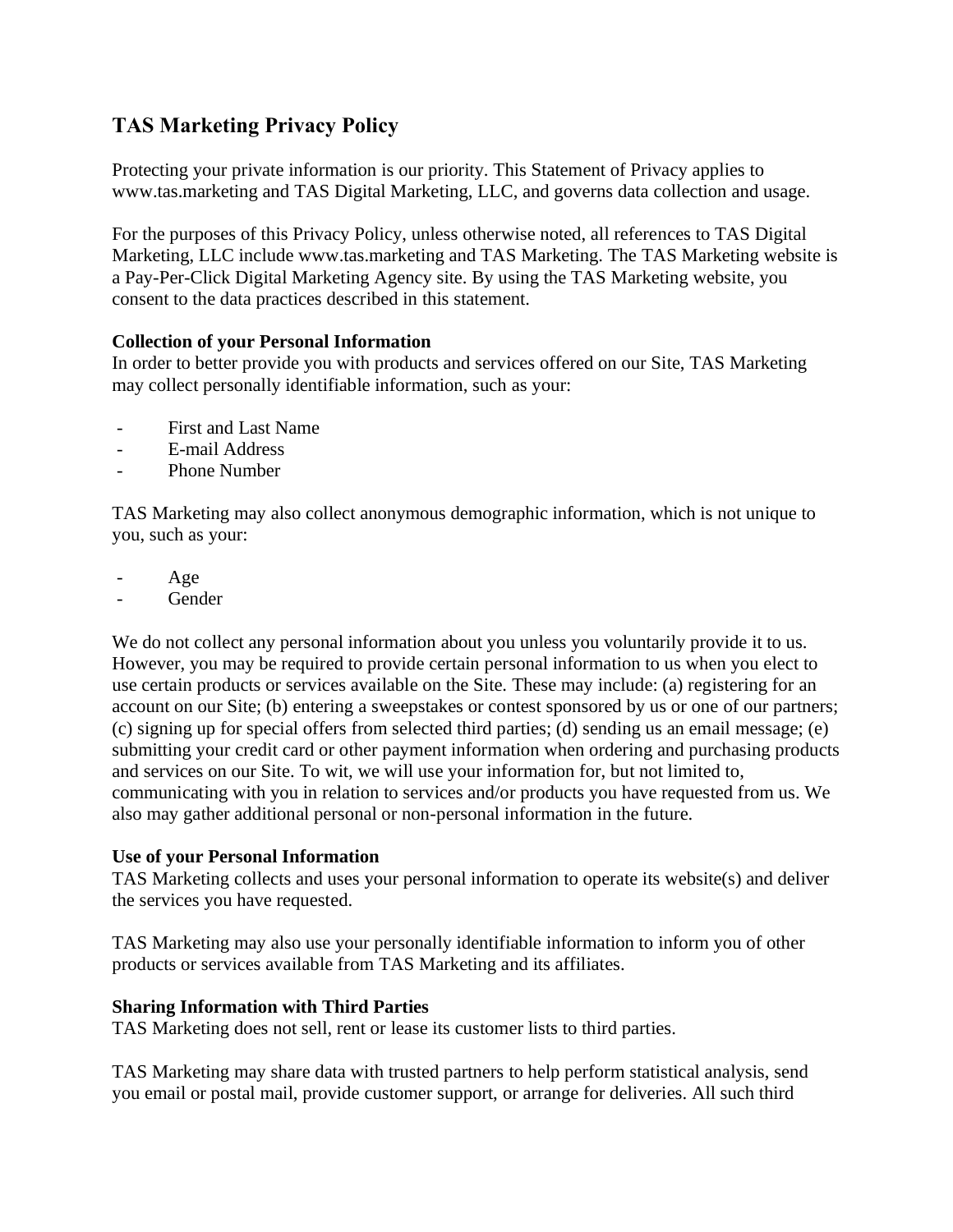parties are prohibited from using your personal information except to provide these services to TAS Marketing, and they are required to maintain the confidentiality of your information.

TAS Marketing may disclose your personal information, without notice, if required to do so by law or in the good faith belief that such action is necessary to: (a) conform to the edicts of the law or comply with legal process served on TAS Marketing or the site; (b) protect and defend the rights or property of TAS Marketing; and/or (c) act under exigent circumstances to protect the personal safety of users of TAS Marketing, or the public.

## **Tracking User Behavior**

TAS Marketing may keep track of the websites and pages our users visit within TAS Marketing, in order to determine what TAS Marketing services are the most popular. This data is used to deliver customized content and advertising within TAS Marketing to customers whose behavior indicates that they are interested in a particular subject area.

## **Automatically Collected Information**

Information about your computer hardware and software may be automatically collected by TAS Marketing. This information can include: your IP address, browser type, domain names, access times and referring website addresses. This information is used for the operation of the service, to maintain quality of the service, and to provide general statistics regarding use of the TAS Marketing website.

#### **Use of Cookies**

The TAS Marketing website may use "cookies" to help you personalize your online experience. A cookie is a text file that is placed on your hard disk by a web page server. Cookies cannot be used to run programs or deliver viruses to your computer. Cookies are uniquely assigned to you, and can only be read by a web server in the domain that issued the cookie to you.

One of the primary purposes of cookies is to provide a convenience feature to save you time. The purpose of a cookie is to tell the Web server that you have returned to a specific page. For example, if you personalize TAS Marketing pages, or register with TAS Marketing site or services, a cookie helps TAS Marketing to recall your specific information on subsequent visits. This simplifies the process of recording your personal information, such as billing addresses, shipping addresses, and so on. When you return to the same TAS Marketing website, the information you previously provided can be retrieved, so you can easily use the TAS Marketing features that you customized.

You have the ability to accept or decline cookies. Most Web browsers automatically accept cookies, but you can usually modify your browser setting to decline cookies if you prefer. If you choose to decline cookies, you may not be able to fully experience the interactive features of the TAS Marketing services or websites you visit.

#### **Links**

This website contains links to other sites. Please be aware that we are not responsible for the content or privacy practices of such other sites. We encourage our users to be aware when they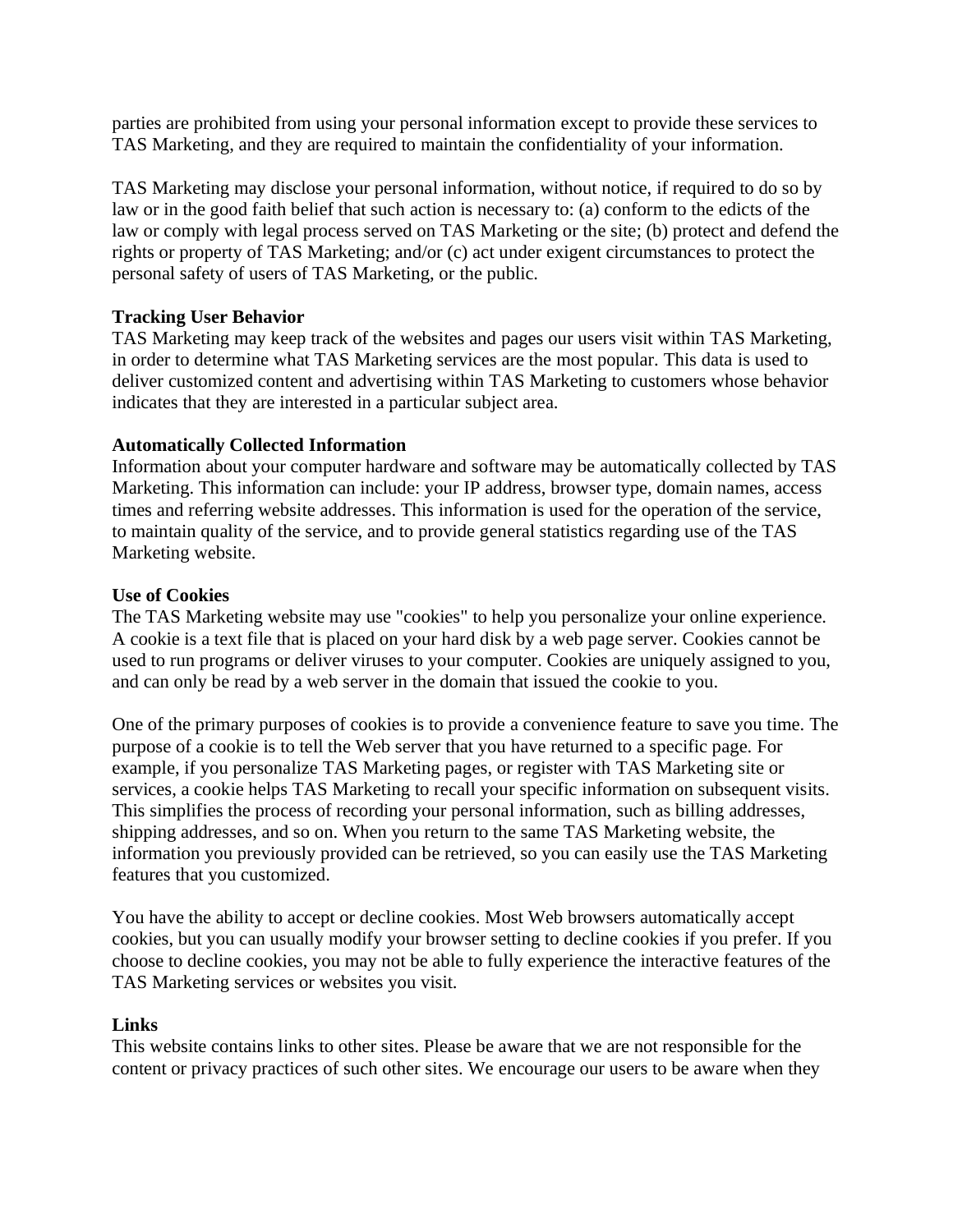leave our site and to read the privacy statements of any other site that collects personally identifiable information.

# **Security of your Personal Information**

TAS Marketing secures your personal information from unauthorized access, use, or disclosure. TAS Marketing uses the following methods for this purpose:

- SSL Protocol

When personal information (such as a credit card number) is transmitted to other websites, it is protected through the use of encryption, such as the Secure Sockets Layer (SSL) protocol.

We strive to take appropriate security measures to protect against unauthorized access to or alteration of your personal information. Unfortunately, no data transmission over the Internet or any wireless network can be guaranteed to be 100% secure. As a result, while we strive to protect your personal information, you acknowledge that: (a) there are security and privacy limitations inherent to the Internet which are beyond our control; and (b) security, integrity, and privacy of any and all information and data exchanged between you and us through this Site cannot be guaranteed.

# **Right to Deletion**

Subject to certain exceptions set out below, on receipt of a verifiable request from you, we will:

- Delete your personal information from our records; and
- Direct any service providers to delete your personal information from their records.

Please note that we may not be able to comply with requests to delete your personal information if it is necessary to:

- Complete the transaction for which the personal information was collected, fulfill the terms of a written warranty or product recall conducted in accordance with federal law, provide a good or service requested by you, or reasonably anticipated within the context of our ongoing business relationship with you, or otherwise perform a contract between you and us;
- Detect security incidents, protect against malicious, deceptive, fraudulent, or illegal activity; or prosecute those responsible for that activity;
- Debug to identify and repair errors that impair existing intended functionality;
- Exercise free speech, ensure the right of another consumer to exercise his or her right of free speech, or exercise another right provided for by law;
- Comply with the California Electronic Communications Privacy Act;
- Engage in public or peer-reviewed scientific, historical, or statistical research in the public interest that adheres to all other applicable ethics and privacy laws, when our deletion of the information is likely to render impossible or seriously impair the achievement of such research, provided we have obtained your informed consent;
- Enable solely internal uses that are reasonably aligned with your expectations based on your relationship with us;
- Comply with an existing legal obligation; or